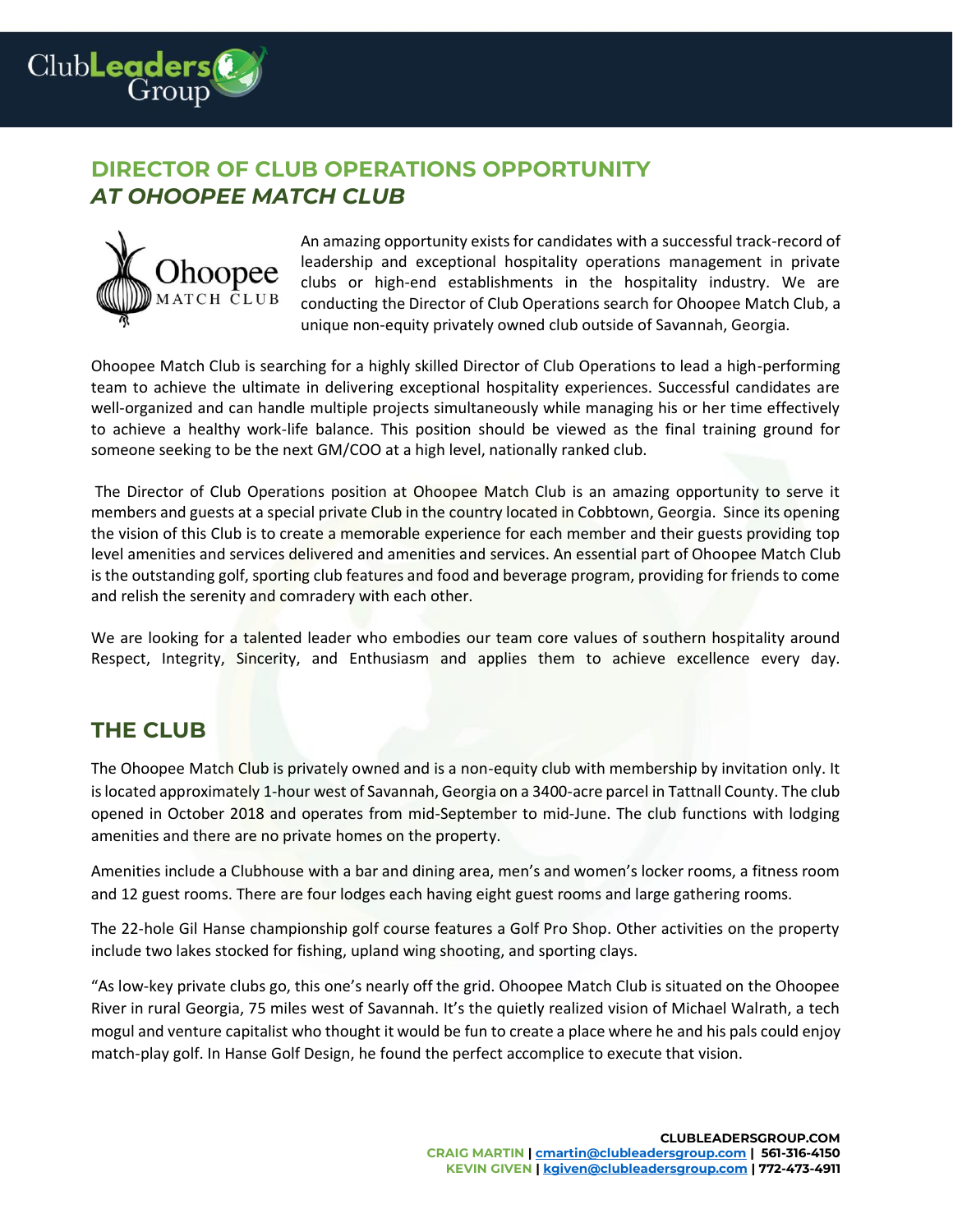

Hanse peeled away layers of convention to craft a 22-hole layout atop a rolling, forested, lakeside property that was once an onion farm. Eighteen holes form the traditional layout; the extra holes, including a few that criss- cross each other—à la many ancient Scottish links—will be the basis of an alternate, par-69 "Whiskey Route" track of 5,600 yards that should be ideal for members seeking to walk a second round in a day.

The Grill and Bar serves all meals planned by the Executive Chef. The Bar and Lounge along with outdoor seating is the gathering spot on campus for members to kick back with their favorite beverages, wine or craft beer and socialize with other members and their guests. The menu is designed and displayed daily by the Chef to provide members with a southern style yet top-quality culinary experience, providing an eclectic offering of prime dry aged steaks, fresh caught fish, hand-made pastas, seafood and salads with ingredients coming from the property vegetable and herb garden.

The Halfway House features the expected and the unexpected in terms of food and drink.

Ohoopee Match Club operates under the GM/COO organizational structure. The Director of Club Operations reports to GM/COO, Patrick Worsham and works in close cooperation with all departments daily.

The Director of Club Operations oversees approximately 10 full-time, and 20 seasonal team members

Direct reports to the Director of Club Operations include:

- **Executive Chef**
- Food and Beverage Manager
- Director of Member Services
- Housekeeping Manager
- Facilities Manager
- Security
- Locker Room Supervisors
- **Controller**

The Director of Club Operations coordinates closely with other key department managers, primarily as it relates to cooperative efforts surrounding F&B services and special club events and the inhouse members and guests staying in the accommodations. The Director of Club Operations is part of the senior leadership team who interacts with other department leaders including Directors of Golf, Director of Golf and Grounds Agronomy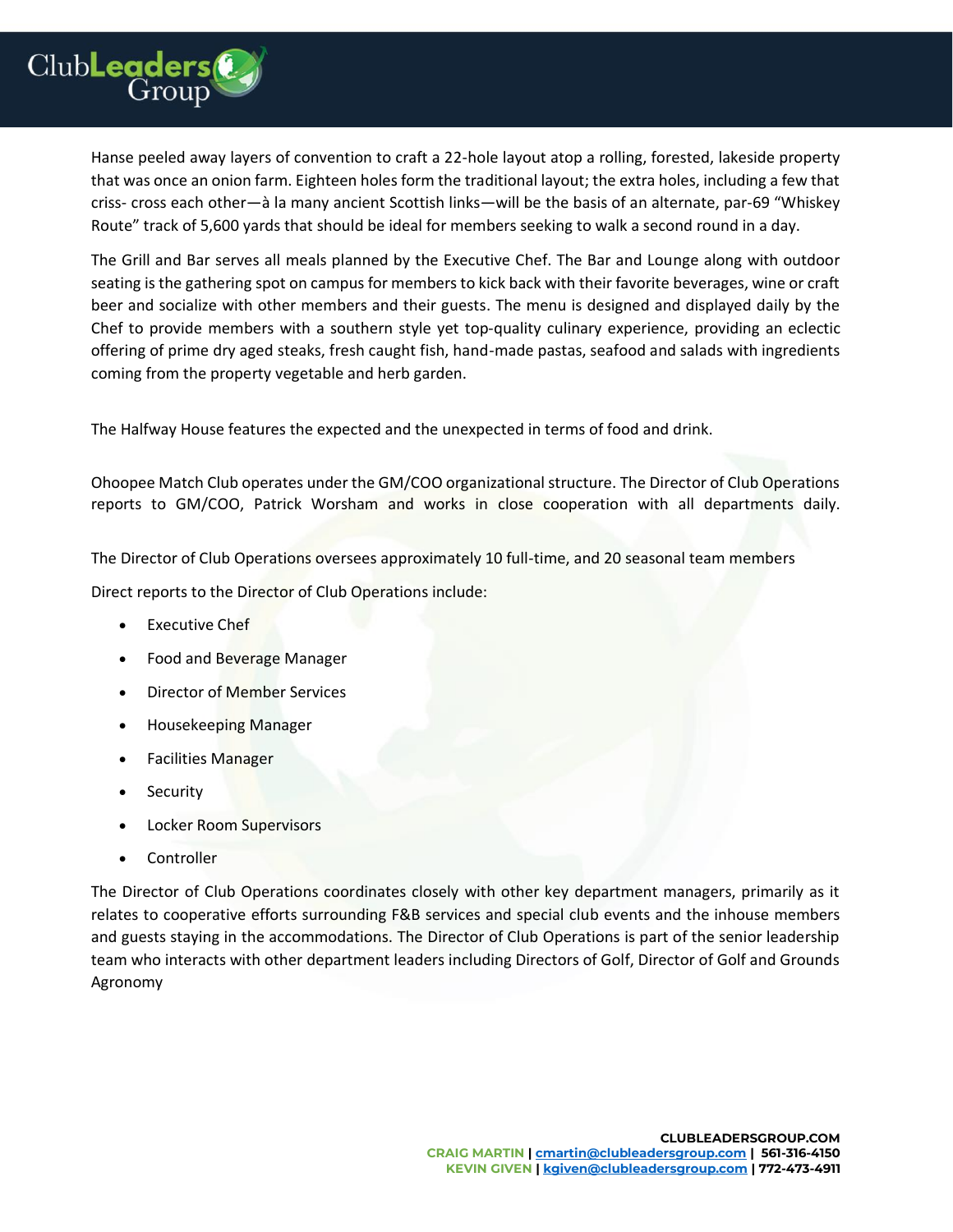

#### **DIRECTOR OF CLUB OPERATIONS JOB DESCRIPTION**

The Director of Club Operations is responsible for leading, managing and maintaining financial controls in the following areas:

- All food and beverage outlets and culinary operations in the clubhouse
- Lodging/Accommodations
- Men's and ladies golf locker rooms
- Housekeeping for the clubhouse and other buildings on property
- Concierge and valet services
- Accounting/Finances

The Director of Club Operations is responsible for ensuring that appropriate hiring, training and supervision takes place for all team members who work in the areas within his or her departments; while creating and fostering a positive team environment.

The Director of Club Operations is the leader of all F&B and special events on property and serves as the face of the club; maintaining a high level of visibility to the team and the membership. The Director of Club Operations builds relationships with members to discover individual tastes and expectations, in an effort to cater to them individually and exceed their expectations. Taking the initiative to spend adequate amounts of time in the dining room, lounges and other areas of the Club to become acquainted with members and their guests to meet this goal.

The Director of Club Operations ensures high levels of sanitation, cleanliness, and safety in all areas of Club operations and ensures that staff maintain these high standards.

This Director of Club Operations is responsible for proper inventory, budgeting and controls of all liquor, wine, alcohol, food and related products and lodging operations. Maintaining the lodging and club units are to be impeccably maintained to ensure each arrival for members or guests is meticulous of housekeeping five star standards.

## **CANDIDATE QUALIFICATIONS**

#### **THE SUCCESSFUL CANDIDATE:**

• Is a strong and passionate leader with a proven track record of providing high-level services and a personality that is commensurately appropriate to Ohoopee Match Club. Previous private club experience at a high level is highly desirable.